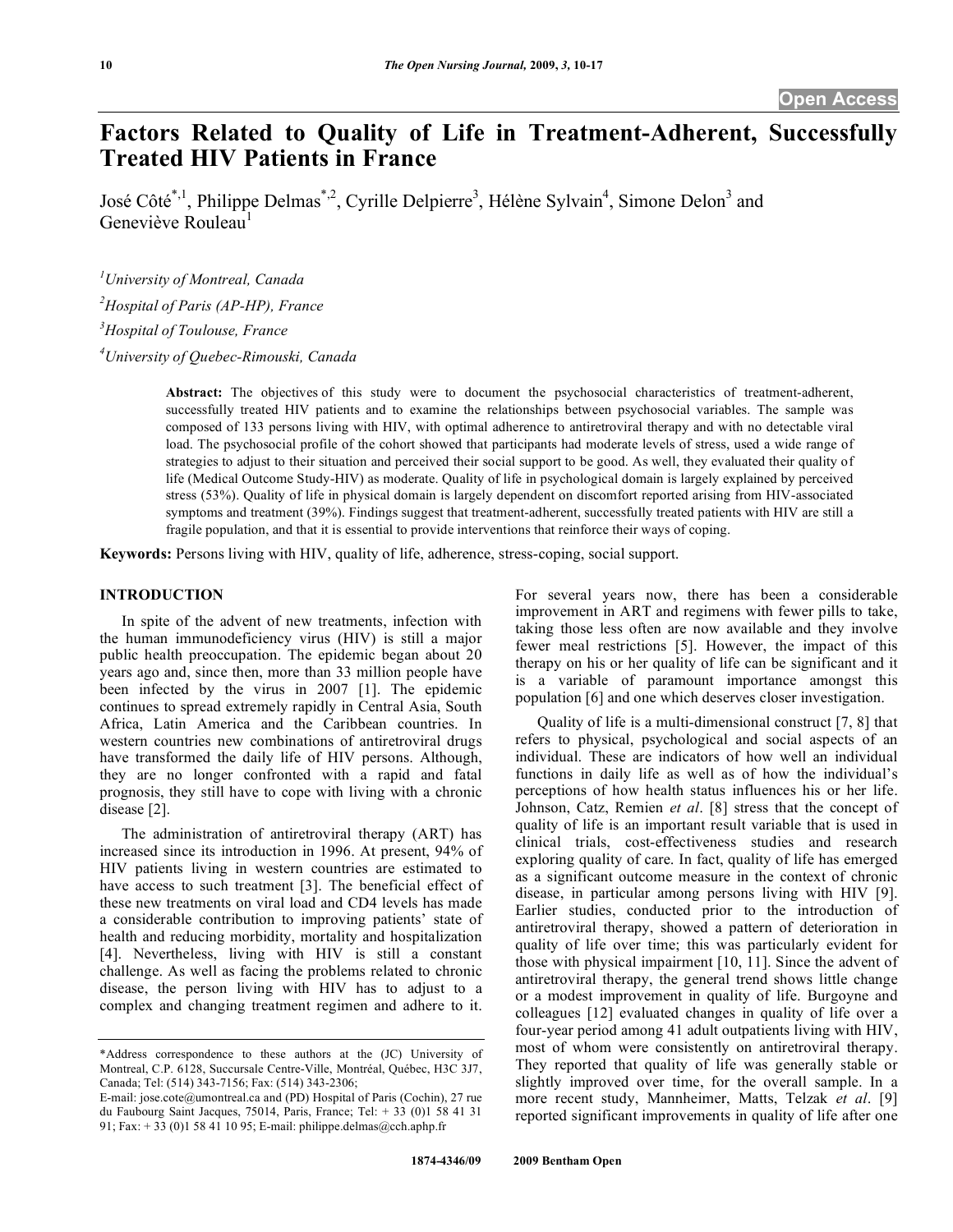to four months of treatment with the antiretroviral therapy, and that this persisted at 12 months.

 It is an advantage for both clinicians and researchers to have a better understanding of factors that may improve quality of life for HIV persons [6]. As mentioned by Stangl and colleagues [13] a precursor to improving QoL is knowledge of the factors that influence it, upon which appropriate interventions could be developed. The psychosocial variables most frequently related to their quality of life are social support [14-18] coping strategies [17, 19, 20] and psychological status [18, 21, 22]. Before the introduction of antiretroviral therapy, CD4 cell counts [23] and HIV disease stage [24] were the factors most frequently related to quality of life. Burgoyne's [12] results indicate that quality of life is currently less sensitive to immunologic and virologic changes than to symptom changes. Mannheimer and colleagues [9] have also recently emphasized the possible contributing role of treatment adherence in explaining the quality of life of persons living with HIV. Although researchers are increasingly interested in gaining a better understanding of contributing quality of life factors in HIV persons [25], ambiguities continue to persist.

 Few studies seem to have documented the experience of persons who apparently succeed with daily therapy. As such, it is timely to investigate factors determining quality of life in a population of patients who adhere to treatment and whose treatment is effective. Using a salutogenic approach confers both originality and value added to this avenue of study. Briefly, the knowledge that people viewed as 'nonproblem' have recourse to in dealing with and resolving problematic situations they encounter can be a starting point for setting up new techniques for taking charge and for prevention.

# **THEORETICAL MODEL OF STRESS COPING**

 In order to guide the selection of the explanatory variables for quality of life, we selected a theoretical model of stress/coping, developed by Lazarus and Folkman [26]. Integrated in a transactional approach to stress, it gives a major emphasis to cognitive evaluation of the stressful situation, relying on both primary and secondary appraisals. Primary appraisal refers to the individual's initial perception of an event: it may be considered as trivial (without significance), a loss (bodily, material, relational), a threat (prospect of loss) or a challenge (prospect of benefit). When the event is perceived as a loss or a threat and is therefore stressful, the individual experiences negative emotions such as shame or anger. The individual then shifts into secondary appraisal, weighing up what can be done to cope with the threat or avoid harm, and speculating on the potential for gain. Following primary and secondary appraisal, the individual chooses the appropriate coping options. Such a theoretical framework of primary and secondary appraisal is strongly recommended in looking at the problems that people living with a chronic illness experience [6]. It allows us to gain a full appreciation of the different ways individuals adapt to a situation they perceive to be stressful.

 Living with HIV means that every day it is necessary to come to terms with a stigmatizing disease with distinct constraints. According the Lazarus and Folkman theory [26], the individual's personal appraisal of this situation will have

repercussions on the way he or she adjusts to the condition and eventually on his or her ultimate quality of life. We used their theoretical model [26] to identify the different variables in our study as follows: the stress of living with HIV, physical symptoms experienced, coping strategies used, coping resources available in the form of perceived support, and quality of life (Fig. **1**).

# **RESEARCH OBJECTIVE**

 The objectives of this study were to document the psychosocial characteristics of treatment-adherent, successfully treated HIV patients and to examine the relationships between stress experienced, discomfort reported arising from HIV-associated symptoms and treatment, perceived social support, coping strategies used, and quality of life. We performed our study with a cohort of successfully treated patients in France living with HIV.

### **METHODS**

### **Design and Study Population**

 Our "Promosud" study was conducted in six HIV units in the south-west of France, where we followed a cohort of HIV-infected persons of the course of a year. Participants were included over a six-month period (second semester of 2004) and were all adherents at inclusion. As recommended in French national guidelines [27] the measure of adherence combined objective and subjective evaluations and was determined from a self-reported questionnaire and the measurement of viral load. A person was considered as adherent if he or she met two criteria: a viral load of 50 copies or less, which is the standard threshold used in the various centres, and a 95% adherence rate reported on the questionnaire in the last seven days [28]. We selected a convenience sample of 147 persons and ultimately obtained complete data for 133 individuals. Sample size was compatible with the requirements of statistical analysis (twotailed alpha risk 5%, study power 80%, SD 20). We used two exclusion criteria: either uncontrolled psychiatric problems or a neurological disorder affecting the person's ability to participate (*e.g.*, cerebral toxoplasmosis).

#### **Measurement**

 Various measurement tools were used in this study – some for respondent selection and others for measuring the variables selected.

### *Instruments for Selecting Respondents*

 We evaluated treatment adherence by two means: measurement of viral load and administration of a questionnaire [29]. Participants responded to seven questions in the questionnaire, making it possible to determine how many times each had forgotten to take his or her medication. The questionnaire was constructed in such a way that the respondent was placed in a context where events and situations could have led to forgetfulness. Individuals were considered as being adherent if the number of times they forgot the medication was 5% or less than the number of pills to be taken over seven days (*i.e.*, 95% adherence). The "95% rule" for adherence has been established by Paterson, Swindells, Mohr *et al*. [28] the as the fundamental standard. The questionnaire has been validated against changes in viral load (sensitivity 71%, specificity 72%, correct classification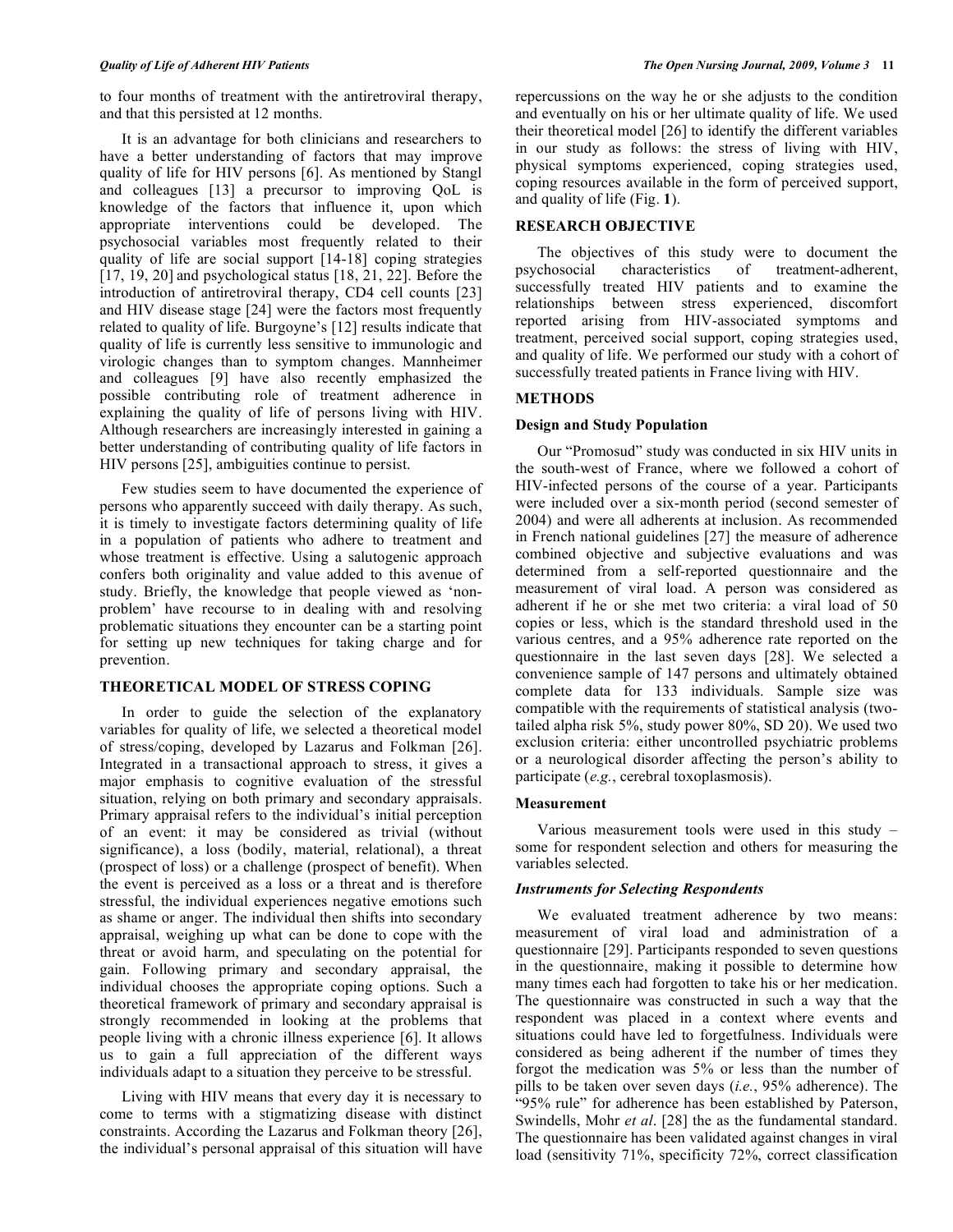

Fig. (1). Relationships between the selected variables under the stress/coping model.

72%, odds ratio 6.15) [29]. Viral load is an indirect measurement of adherence in as much as, when a person is adherent, his or her viral load is undetectable or less than 50 copies/ml of plasma (viral load: plasma HIV RNA is measured using the b DNA method and the limit of detection of the test is 50 copies/ml of plasma) [30, 31].

### *Instruments for Measuring the Variables*

 Side-effects of HIV and treatment were measured with the 20-item HIV Symptom Index, developed by Justice, Holmes, Gifford *et al.* [32]. The scale examines both the frequency and the number of physical symptoms, as well as the degree of discomfort caused. This instrument is easy to use and has demonstrated appreciable psychometric properties, including good construct validity. The Cronbach Alpha coefficient was also 0.83 for this study.

 Social support was measured with the Social Provision Scale [33], which is composed of 24 items, measuring six dimensions of social support (attachment, reliable alliance, guidance, social integration, reassurance of worth and nurturance) on five-point scales. It has been validated in a sample of 1792 persons and has been used with HIV clientele [34]. This tool has demonstrated appreciable discriminant and concurrent validities, as well as internal consistency (varying to .85 and .92 according to different studies). For this study, internal consistency of the scale was 0.84.

 Stress in people living with HIV was measured with the Stress Appraisal Measure scale (SAM) developed by Peacock and Wong [35]. This instrument assesses three dimensions of primary appraisal: threat, challenge and centrality. Secondary appraisal is also measured for three dimensions: control by self, control by others and uncontrollability (lack of control). In addition, in order to examine the relationship between these dimensions of stress appraisal and the overall stress process, Peacock and Wong elaborated a 'stressfulness' subscale which reflects an overall appraisal of stress. This scale consists of 28 items and seven subscales. Responses are chosen on a five-point Likert scale  $(1: not at all - 5: too much)$ . Its psychometric properties are satisfactory, including good construct validity and internal consistency with Alpha ranging from 0.74 and 0.90 for these subscales. The Cronbach Alpha coefficient observed on

administration of the questionnaire ranged from 0.83 to 0.84 for the various dimensions.

 Coping strategies were measured with an abridged version of the Ways of Coping Questionnaire developed by Lazarus and Folkman [26]. This three-dimensional scale of 21 items comprises three sub-dimensions: social support seeking, positive reappraisal/problem solving, and distancing/avoidance. The psychometric properties are satisfactory, including internal consistency (0.76 for distancing/avoidance, 0.85 for social support seeking and 0.80 for positive reappraisal/problem solving). The Cronbach Alpha coefficient for all three dimensions of this study ranged from 0.83 to 0.84.

 Quality of life was measured using the Medical Outcome Study-HIV scale from Wu and colleagues [36]. This scale is composed of 35 questions that assess 11 aspects of health in persons living with HIV: general health perceptions, pain, physical functioning, role functioning, social functioning, mental health, energy, health distress, cognitive functioning, quality of life and health transition. The scale thus yields an overall score for physical health and for mental health. More specifically, physical health status (PHS) consists of physical functioning, pain, role functioning, social functioning and general health. Similarly, mental health status (MHS) includes the energy, cognitive functioning, quality of life, health distress and mental health dimensions. The psychometric properties of both the overall scale and its subscales are satisfactory. Wu, Revicki, Jacobson and Malitz [37] reported Cronbach Alpha coefficients over 0.78 for all subscales. For our study, Cronbach Alpha coefficients ranged from 0.83 to 0.85.

 We obtained the following sociodemographic information with a questionnaire: gender, age, level of education and employment status. This questionnaire also included questions related to HIV infection, such as length of time they had been aware they were seropositive, drug treatment and duration of treatment.

#### **Data Collection**

 The process of data collection was largely based on Dillman's [38] recommendations for facilitating staff involvement, thus maximizing the participation rate. At the time of their medical visit or of a day hospitalization, the physician gives the patients an information sheet about the study and a document relating the ethical requirements in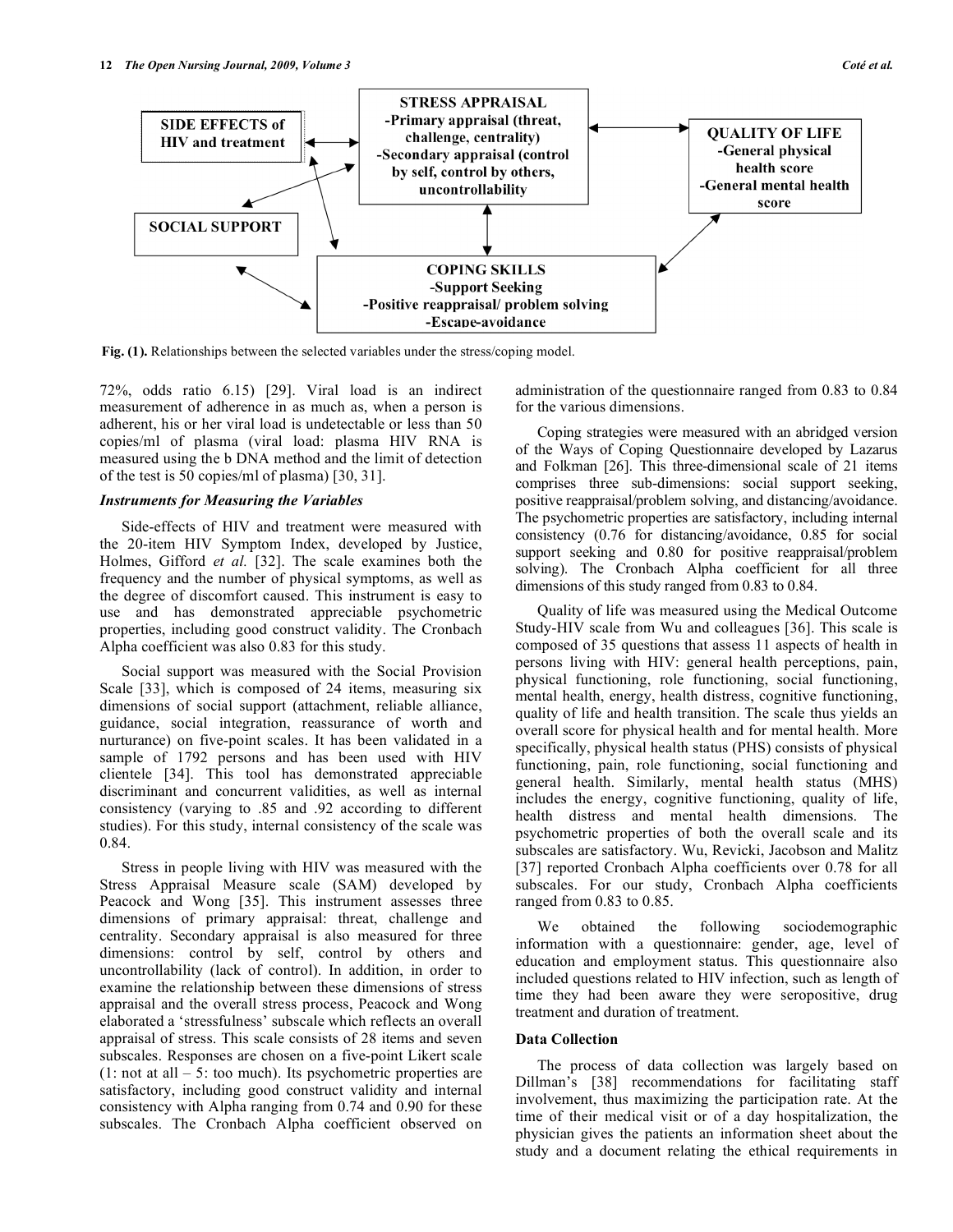force (anonymity of the respondent as well as voluntary participation). The participants were entirely free to participate and those who did want to were asked to sign 'informed consent' forms. Approval for the study was obtained from the Commission Nationale de l'Informatique et Liberté (CNIL). After complying with the usual ethical requirements (anonymity, voluntary participation), a selfreport survey was given to participants: this consisted of five measurement scales and a sociodemographic questionnaire. In all, they had to complete three self-report questionnaires: at baseline, six (M6) and 12 months (M12). If necessary, participants were able to ask a pre-identified associate in each center for clarifications on the questionnaire. Five percent of respondents required this support. Respondents took between 30 and 45 minutes to fill out the questionnaire. Ultimately, 89% of the questionnaires were fully completed and available for analysis.

#### **Data Analysis**

 First, we used descriptive statistics such as frequency distributions and measurements of central tendency and dispersion to describe the characteristics of the selected sample and the variables of interest. We then performed correlation analysis to explore the existence of the relationships between the variables of interest, as proposed in the Lazarus and Folkman [26] theoretical model (Fig. **1**). Finally, multivariate stepwise linear regression determined the variables predicting quality of life in persons living with HIV. All analyses were carried out using SAS software. A critical level of less than .005 was considered as statistically significant.

### **RESULTS**

#### **Descriptive Characteristics**

 The sample was composed predominantly of men, with a mean age of 43 years. Participants had been aware of their seropositivity for a mean of 11.45 years and had been receiving treatment for a mean of 8.67 years. Descriptive statistics for variables of interest are presented in Tables **1** & **2**. Participants had moderate scores on Global Stress (2.18 on a scale of 1 to 5-too much). Participants reported high scores on the Social Support scale: the overall score was 91.28 (on a scale of 24 to 120). For Side-effects, the overall score observed was 1.61, on a scale of 0–3. Two-thirds of the sample stated they had moderate discomfort as a result of at least one side-effect. The strategies most often used were Positive Reappraisal/Problem Solving, followed by Escape or Avoidance, with Support Seeking being last. However, the difference between the means of the various strategies was minimal. Consequently, participants made alternate use of these three strategies to face the stressful situations arising from living with HIV. Finally, results related to quality of life yielded very similar Physical Health and Mental Health scores, lying within the mean.

## **Relationships Between the Variables**

 As proposed in the Lazarus and Folkman [26] theoretical model, we first studied the relationships between Side Effects, Social Support and Stress/Coping (Table **3**), followed by those between Stress and Coping (Table **4**). Relationships between the different variables we retained and the two dimensions of quality of life are displayed in Table **5**.

**Table1. Main Features of the Study Population (N=133)** 

| <b>Variables</b>         | M     | <b>SD</b> | N(%)        |
|--------------------------|-------|-----------|-------------|
| Socio-Demographics       |       |           |             |
| Gender                   |       |           |             |
| Men                      |       |           | 97 (72.8%)  |
| Women                    |       |           | 36 (27.2%)  |
| Level of education       |       |           |             |
| Elementary               |       |           | 19 (15.08%) |
| High School              |       |           | 68 (53.97%) |
| University               |       |           | 39 (30.95%) |
| <b>Working Situation</b> |       |           |             |
| Employed                 |       |           | 74 (58.73%) |
| Unemployed               |       |           | 40 (31.75%) |
| Retired                  |       |           | 12 (9.52%)  |
| Age                      | 43    | 11        |             |
| Time since HIV           | 11.45 | 9.1       |             |
| Duration of treatment    | 8.67  | 3         |             |
| Living alone             |       |           |             |
| No                       |       |           | 72 (57.1%)  |
| Yes                      |       |           | 54 (42.9%)  |

 There was a positive relationship between Side effects and the global Stress scores ( $r = 0.47$ ,  $p < 0.001$ ). As well, we observed a positive relationship between the global scores for Side Effects and Escape/Avoidance strategies (*r* = 0.39,  $p < 0.001$ ). The global score for Social Support was associated negatively with Stress ( $r = -0.43$ ,  $p < 0.001$ ) and positively with strategies for Reappraisal/Problem Solving (*r*  $= 0.25$ ,  $p < 0.005$ ) (Table 3). Also, analysis revealed that notions of Challenge ( $r = 0.40$ ,  $p < 0.001$ ) and Control by Self  $(r = 0.32, p \le 0.001)$  were positively related to Positive Reappraisal/Problem Solving strategies (Table **4**).

 Finally, analysis of the relationships between the various variables we retained and the two quality of life dimensions (PHS, MHS) (Table **5**) showed that there was a positive relationship between the Physical Health score and Social support ( $r = 0.35$ .  $p < 0.001$ ) and a negative relationship with both Stress (*r* = -0.50, *p* < 0.001), Side Effects (*r* = -0.67, *p* < 0.001) and Escape/Avoidance strategies( $r = -0.26$ ,  $p <$ 0.003). We observed negative relationships between Mental Health and Escape/Avoidance strategies  $(r = -0.34, p <$ 0.001), Stress ( $r = -0.70$ ,  $p < 0.001$ ) and Side Effects ( $r = -$ 0.68,  $p < 0.001$ ); however, there was a positive relationship with Social Support ( $r = 0.58$ ,  $p < 0.001$ ).

#### **Explanatory Factors of Quality of Life**

 Following the results obtained for the different variables studied, we performed stepwise multiple regression analysis to examine their relation to the outcome variable. We took two dimensions of Quality of Life - Mental Health Status and Physical Health Status - as dependent variables. All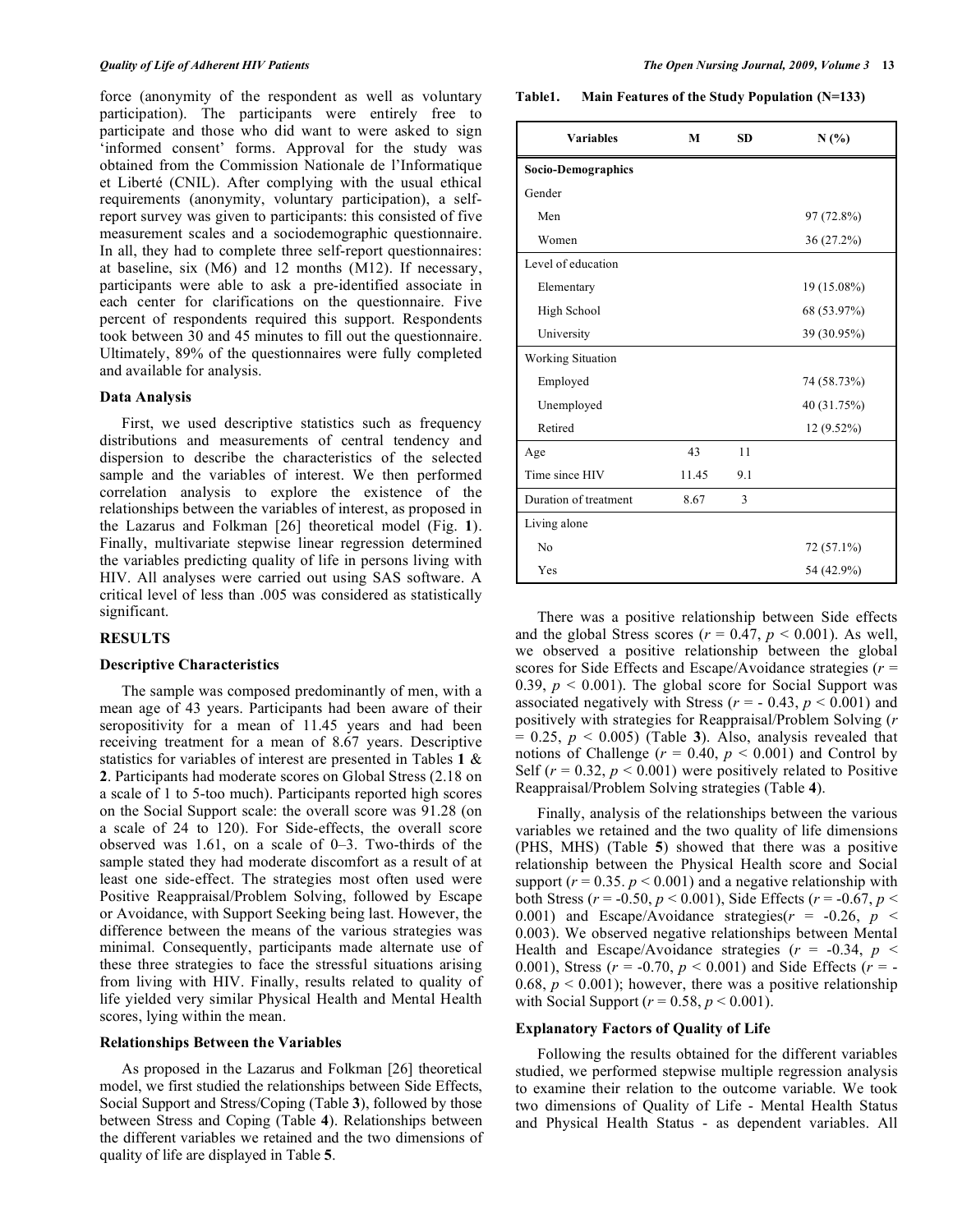**Table 2 Main Features of the Study Population (n=133)** 

| <b>Variables</b>                     | Mean  | SD    |
|--------------------------------------|-------|-------|
| Stress appraisal (1)                 |       |       |
| Threat                               | 2.33  | 0.93  |
| Challenge                            | 3.59  | 0.78  |
| Centrality                           | 3.07  | 1.09  |
| Control by self                      | 3.68  | 0.77  |
| Control by others                    | 3.42  | 0.74  |
| Uncontrollability                    | 1.88  | 0.79  |
| Stress (overall appraisal)           | 2.18  | 0.70  |
| Social support (2)                   |       |       |
| Overall score                        | 91.28 | 8.8   |
| Attachment                           | 15.4  | 3.68  |
| Reliable alliance                    | 16.83 | 2.88  |
| Guidance                             | 13.72 | 2.2   |
| Social integration                   | 14.68 | 3.2   |
| Reassurance of worth                 | 15.0  | 3.03  |
| Nurturance                           | 15.55 | 2.94  |
| Side effects (3)                     |       |       |
| Fatigue                              | 2.13  | 0.63  |
| Anxiety                              | 1.88  | 0.69  |
| Sexual problems                      | 1.87  | 0.78  |
| Difficulty in sleeping               | 1.80  | 0.71  |
| Fever                                | 1.42  | 0.65  |
| <b>Dizziness</b>                     | 1.40  | 0.64  |
| Respiratory problems                 | 1.39  | 0.63  |
| Loss of appetite                     | 1.34  | 0.59  |
| Overall score                        | 1.61  | 0.38  |
| Coping strategies (4)                |       |       |
| Support seeking                      | 2.05  | 0.7   |
| Positive reappraisal/Problem-solving | 2.51  | 0.69  |
| Escape/Avoidance                     | 2.12  | 0.71  |
| Quality of life (5)                  |       |       |
| General physical health score        | 51.57 | 9     |
| General mental health score          | 50.13 | 9.54  |
| Perceived general health             | 52.54 | 20.4  |
| Pain                                 | 76.2  | 24.00 |
| Physical functioning                 | 81.22 | 22.55 |
| Role functioning                     | 79.37 | 35.93 |
| Social functioning                   | 82.54 | 22.91 |
| Mental health                        | 66.64 | 19.39 |
| Energy                               | 63.73 | 19.69 |
| Health distress                      | 81.35 | 22.06 |
| Cognitive functioning                | 76.51 | 22.33 |
| Quality of life                      | 70.64 | 19.26 |
| Health transition                    | 53.18 | 12.24 |

Possible score range from (1) 1-5; (2) 4-20; (3) 1-3; (4) 1-4; (5) 0-100.

variables associated with quality of life at the threshold of 0.2 in bivariate analysis were entered in the logistic regression model. The explanatory variables included in the statistical model were Side Effects, Social Support, Perceived Stress and Coping strategies. These psychosocial variables explained 69 % of Mental health status variance: Perceived Stress (53%), Side Effects (9 %), Social Support (5%) and Positive Reappraisal/Problem Solving Strategies (2%) (Table **6**). Physical Health Status, one dimension of Quality of Life, has been explained by Side Effect (39%), Stress (4%) and Positive Reappraisal/Problem Solving Strategies (2%) (Table **7**).

#### **DISCUSSION**

 The criteria for the selection of this cohort combined two adherence indicators: a viral load of 50 copies or less and an adherence level of 95% or more, as self-reported on the questionnaire. Our interest in this cohort of persons who were treatment-adherent at inclusion and whose treatment was successful, was to draw up a descriptive psychosocial portrait of their characteristics and to explore explanatory factors for Quality of Life.

 On average, the participants in our study had been seropositive for 12 years and had been receiving treatment for nine years. This latter figure coincides with the advent of tri-therapy. The psychosocial profile of the cohort showed that participants had moderate levels of stress, used a varied repertoire of coping strategies to adjust to their situations and enjoyed good peer support. They assessed their quality of life as moderate in both physical and psychological domains. Scores for Stress and Quality of Life that we obtained were similar to those reported by Ruano [39] in a population living with HIV in Spain. However, our global score for Social Support (91.3) is greater than that reported by Godin Côté, Naccache, Lambert and Trottier [34] in their cohort of 400 people receiving antiretroviral therapy in Quebec.

 Quality of life in the psychological domain is largely dependent on perceived stress, which explains a large part of the variance. Perceived stress refers to overall stress, of which, as theoretically conceptualized by Lazarus and Folkman [26] there are two elements: primary appraisal and secondary appraisal. In relation to stress appraisal, a closer analysis showed that respondents who perceived difficult situations as a challenge (primary appraisal) and had a perception of control (secondary appraisal) were more likely to use positive reappraisal and problem-solving strategies. The aspect of control is an important component in the process by which the individual copes with and adjusts to the stressors of daily life. If the individual living with HIV perceives the situation as a challenge, and one which can be controlled, he or she tends to use active coping strategies to deal with stress situations that could affect quality of life. Weaver and colleagues [20] found that cognitive coping strategies are related to quality of life and their influence appears to be mediated through perceptions of life stressfulness. Taking into account the preponderance of stress in explaining the psychological component of quality of life, it is essential that the interventions delivered should provide the person living with HIV with the means of managing difficult situations.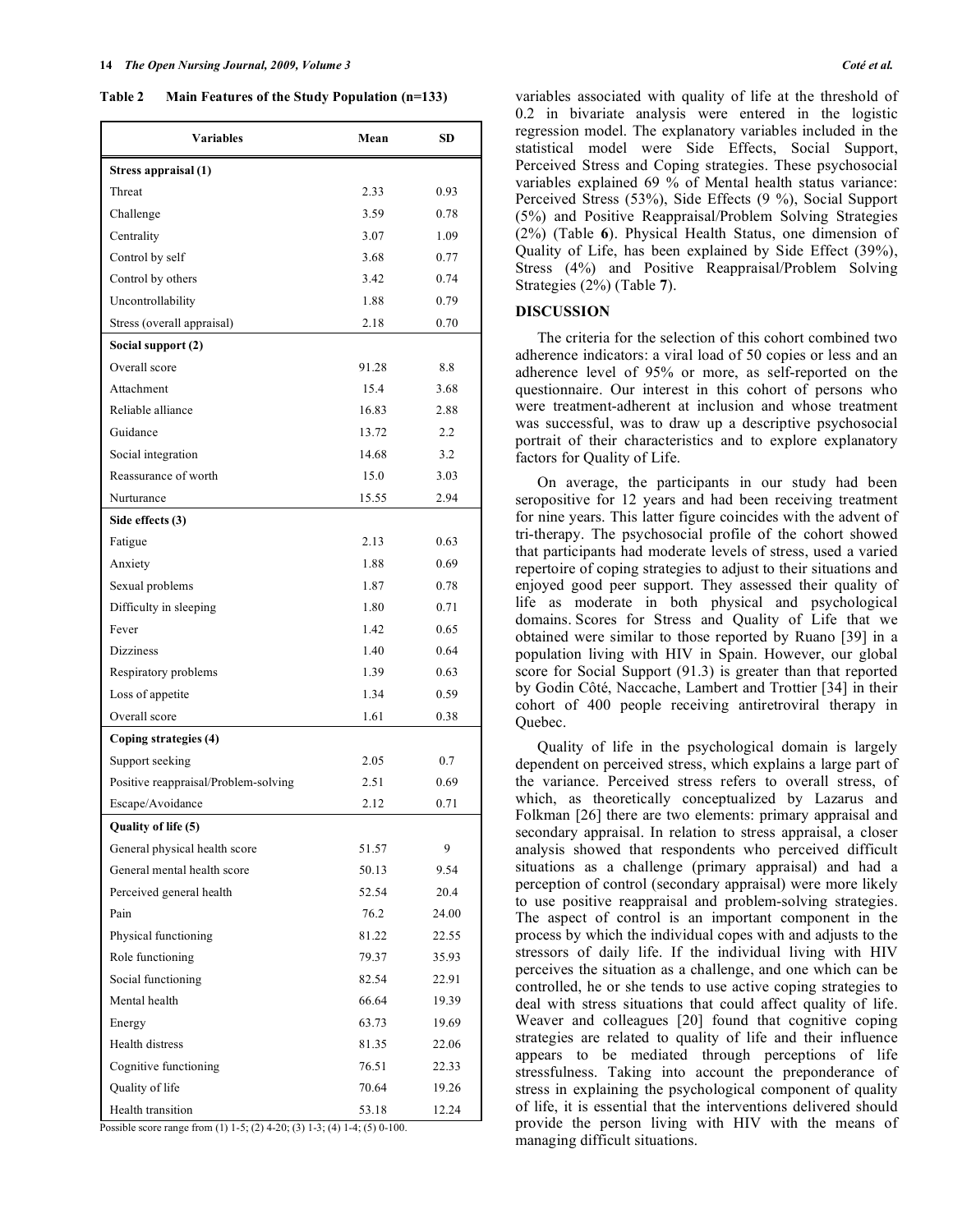#### **Table 3 Correlations Between Side Effects, Social Support and Stress/Coping Skills**

| <b>Variables</b>               | <b>Stress (Overall Appraisal</b> | <b>Support Seeking</b> | <b>Positive Reappraisal/Problem Solving</b> | <b>Escape-Avoidance</b> |
|--------------------------------|----------------------------------|------------------------|---------------------------------------------|-------------------------|
| Side effects (overall score)   | $0.47**$                         | NS                     | NS                                          | $0.39**$                |
| Social support (overall score) | $-0.43**$                        | NS                     | $0.25*$                                     | <b>NS</b>               |

 $*$  p< 0.005, \*\*p<0.001.

#### **Table 4 Correlations Between Stress and Coping Skills**

| <b>Variables</b>           | Support<br>Seeking | <b>Positive Reappraisal/</b><br><b>Problem Solving</b> | Escape-<br>Avoidance |  |
|----------------------------|--------------------|--------------------------------------------------------|----------------------|--|
| <b>Stress Appraisal</b>    |                    |                                                        |                      |  |
| Threat                     | <b>NS</b>          | <b>NS</b>                                              | <b>NS</b>            |  |
| Challenge                  | <b>NS</b>          | $0.40*$                                                | <b>NS</b>            |  |
| Centrality                 | <b>NS</b>          | <b>NS</b>                                              | <b>NS</b>            |  |
| Control by self            | <b>NS</b>          | $0.32*$                                                | <b>NS</b>            |  |
| Control by others          | <b>NS</b>          | <b>NS</b>                                              | <b>NS</b>            |  |
| Uncontrollability          | <b>NS</b>          | <b>NS</b>                                              | <b>NS</b>            |  |
| Stress (overall appraisal) | <b>NS</b>          | <b>NS</b>                                              | NS                   |  |

 $*p<0.001$ .

### **Table 5 Correlations Between Coping, Stress, Side effects, Social Support and Quality of Life**

| <b>Variables</b>                     | <b>Quality of</b><br>Life (PHS) | <b>Quality of</b><br>Life (MHS) |  |
|--------------------------------------|---------------------------------|---------------------------------|--|
| Support seeking                      | <b>NS</b>                       | <b>NS</b>                       |  |
| Positive reappraisal/Problem solving | <b>NS</b>                       | <b>NS</b>                       |  |
| $Escale - avoidance$                 | $-0.26*$                        | $-0.34$ **                      |  |
| Stress (overall appraisal)           | $-0.50**$                       | $-0.70**$                       |  |
| Side effects (overall score)         | $-0.67**$                       | $-0.68**$                       |  |
| Social support (overall score)       | $0.35**$                        | $0.58**$                        |  |

 $*$  p<0.003,  $*$ <sup>\*</sup>p<0.001.

 Quality of life in the physical domain is largely a function of side effects: this explains a large part of the variance. This finding is corroborated by others [40, 41] who have reported that quality of life was worse and deteriorated more rapidly among persons who have more physical symptoms. According to Burgoyne and Tan [42] the

deteriorations in quality of life that are due to illness symptoms in the pre-ART treatment era may have been replaced by important deterioration arising from side effects in the ART era. In relation to side effect, a closer analysis showed that when respondents experienced a side-effect, they experienced more stress and tended to deny or to escape from it, rather than face up to it. It is plausible that the presence of symptoms is perceived as stressful and difficult to modify, and that, when confronted by this situation, cognitive distancing strategies are used. As we know, side effects can be better managed; therefore, support interventions should be provided with this aim in mind. Participants were bothered by fatigue, which was the most frequent symptom and caused them the most problems. Johnson and colleagues [43] and Vogl and collegues [44] also observed that fatigue was the symptom most often reported, affecting about 85% of their sample. Fatigue is linked with multiple factors: an advanced stage of the disease, opportunistic infections, poor nutritional status, and treatment with antiretroviral drugs, hormone deficiency and anaemia. It is one of the most common clinical symptoms affecting quality of life in HIV-positive persons [45] and should not be overlooked or minimized as a symptom of chronic HIV infection. It should be systematically evaluated and addressed, even in successfully treated, adherent persons.

 Our intention in this study was also to examine the relationships between the Stress-Coping tandem and other variables, notably Social Support. Our findings show that those who perceive themselves as having a high level of support are more likely to experience less stress and use positive reappraisal and problem-solving strategies. The presence of a comforting, effective social network appears to enable the individual to confront and analyze difficult situations in a positive way. The literature documents the buffering effect of social support in the adjustment process [46] and in health behaviours – in this instance, treatment adherence [47, 48]. In the adjustment process, support is seen as a coping resource that gives the individual access to a varied repertoire of strategies. Burgoyne and Renwick [14] examined the interplay between social support and quality of life in a cohort of persons living with HIV. They found that self-perceived quality of life is indeed mediated by social

**Table 6 Multiple Regression Analysis: Predictors of Quality of Life (MHS)** 

| <b>Explanatory Variables</b>         | <b>BETA</b> | <b>B</b> Standardise | R <sub>2</sub> | <b>Cumulative R-Square</b> |          |
|--------------------------------------|-------------|----------------------|----------------|----------------------------|----------|
| Stress (overall appraisal)           | $-5.4$      | $-0.46$              | 0.53           | 0.53                       | p<0.0001 |
| Side effects                         | $-0.4$      | $-0.31$              | 0.09           | 0.62                       | p<0.0001 |
| Social support                       | 4.1         | 0.23                 | 0.05           | 0.67                       | p<0.0001 |
| Positive reappraisal/Problem solving | 1.75        | 0.12                 | 0.02           | 0.69                       | 0.02     |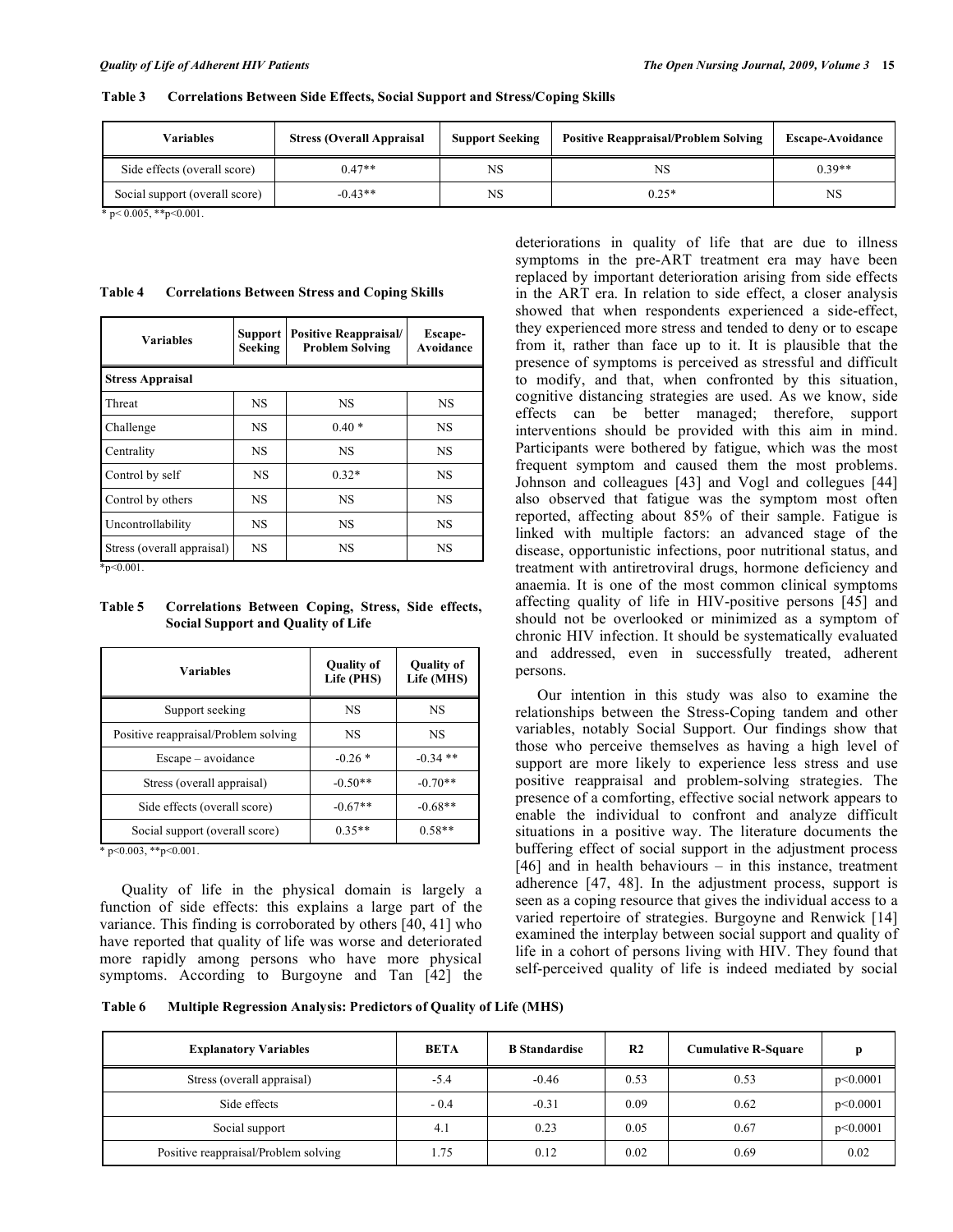| <b>Explanatory Variables</b>         | <b>BETA</b> | <b>B</b> Standardise | R <sub>2</sub> | <b>Cumulative R-Square</b> |                |
|--------------------------------------|-------------|----------------------|----------------|----------------------------|----------------|
| Side effects                         | $-0.63$     | $-0.54$              | 0.39           | 0.4                        | $p \le 0.0001$ |
| Stress (overall appraisal)           | $-2.17$     | $-0.20$              | 0.04           | 0.44                       | $p = 0.006$    |
| Positive reappraisal/Problem solving | 0.97        | 0.15                 | 0.02           | 0.45                       | 0.03           |

#### **Table 7 Multiple Regression Analysis: Predictors of Quality of Life (PHS)**

support. Also, Liu, Johnson, Ostrow, Silvestre, Visscher and Jacobson [18] and Jia [17] have shown that social support is a very important factor for patients' mental health quality of life. Social support, as a coping resource, should therefore be taken into account in the delivery and follow-up of interventions to increase quality of life for these clients.

 This study has documented relationship between quality of life and stress experienced, discomfort reported from HIV-associated symptoms and treatment, perceived social support, coping strategies used among a cohort of successfully treated patients in France living with HIV. However, our study has some limitations. Because of its cross sectional design, it provides a portrait of the situation at a given point in time and makes no allowance for any direction or causality in the relationships examined. The findings therefore appear more exploratory than confirmatory. Also, our findings are thus limited to the population studied, which, at the time of participation, were characterized by optimal adherence and successful treatment. We have gained an understanding of the contributing role of perceived stress and perceived side effect in the mental and physical domains of quality of life and that these are two important factors to target in our interventions for improving quality of life. As well, in the relationship between perceived social support and the stress-coping tandem, social support is an important coping resource that should be taken into account in the development and delivery of interventions.

 In the course of taking antiretrovirals, nurses are called upon to take a preponderant role among persons living with HIV. Effectively, the nurse occupies a strategic position from which she or he can present information on the antiretroviral therapy, while being able to evaluate the stress being experienced and support resources available. In this way, the nurse can assist the individual to manage stress more effectively and to mobilize support. Very delicate or fragile individuals (high stress level, isolated) thus are able to take advantage of a more intense follow-up from the health care team. It is important to evaluate the secondary effects connected with the therapy that the individual perceives as the most troublesome, and to offer them strategies to help them cope.

#### **CONCLUSION**

 As well as giving a picture of treatment-adherent, successfully-treated persons living with HIV, our study enabled us to examine the variables associate to their quality of life. According to Wu [49] in order to ensure a high level of adherence, it is essential to optimize the quality of life of persons living with HIV. Mannheimer and colleagues [9] have demonstrated that persons with optimal adherence have better quality of life after one year, if optimal adherence has been maintained over that period. However, the nature of the

relationship between quality of life and treatment adherence is still ambiguous and further studies are necessary [50, 51]. As such, we are performing a longitudinal follow-up of this cohort of treatment-adherent, successfully-treated persons, so that we can examine the dual link of adherence and quality of life more closely.

### **ACKNOWLEDGEMENTS**

 The authors wish to thank Professor Massip, Director of the Department of Infectious Diseases, Centre Hospitalier Universitaire de Toulouse, for his close collaboration. As well, we thank the medical practitioners of the Midi-Pyrénées region who participated, and the heads of the healthcare services, management staff, and nurses who enabled this research project to be set up and followed through. The research team also thank Ms. Pronost, Ms. Tourette-Turgis and Dr. Spire for their helpful advice. This study was funded by the regional Hospital Programme for Clinical Research (PHRC).

#### **REFERENCES**

- [1] Joint United Nations Programme on HIV/AIDS. Report on the global AIDS epidemic. 2008 [updated 2008; cited 2009 February 24]; Available from: http://www.unaids.org/en/KnowledgeCentre/ HIVData/GlobalReport/2008/2008\_Global\_report.asp.
- [2] Kraaij V, Van Der Veek S, Garnefski N, Schroevers M, Witlox R, Maes S. Coping, goal adjustment, and psychological well-being in HIV-infected men who have sex with men. AIDS Patient Care STDS 2008; 22(5): 395-402.
- [3] Fields-Gardner C, Keithley JK. Management of antiretroviralrelated nutritional problems: challenges and future directions. J Assoc Nurses AIDS Care 2001; 12(Suppl 1): 79-84.
- [4] Bangsberg DR, Hecht FM, Charlebois ED, *et al*. Adherence to protease inhibitors, HIV-1 viral load, and development of drug resistance in an indigent population. AIDS 2000; 14(4): 357-66.
- [5] Conway BMD. The role of adherence to antiretroviral therapy in the management of HIV infection. J Acquir Immune Defic Syndr 2007; 45(Suppl 1): S14-S8.
- [6] Pakenham KI, Renaldis M. The role of illness, resources, appraisal and coping strategies in adjustment to HIV/AIDS: the direct and buffering effect. J Behav Med 2001; 24(3): 259-79.
- [7] Au A, Chan I, Li P, Chung R, Po LM, Yu P. Stress and healthrelated quality of life among HIV-infected persons in Hong Kong. AIDS Behav 2004; 8(2): 119-29.
- [8] Johnson MO, Catz SL, Remien RH, *et al*. Theory-guided, empirically supported avenues for intervention on HIV medication nonadherence: findings from the healthy living project. AIDS Patient Care STDS 2003; 17(12): 645-56.
- [9] Mannheimer S, Matts J, Telzak E, *et al*. Quality of life in HIVinfected individuals receiving antiretroviral therapy is related to adherence. AIDS Care 2005; 17(1): 10-22.
- [10] Lenderking WR, Gelber RD, Cotton DJ, *et al*. Evaluation of the quality of life associated with zidovudine treatment in asymptomatic human HIV. N Engl J Med 1994; 330: 738-43.
- [11] Scott-Lennox JA, Mills RJ, Burt MS. Impact of zidovudine plus lamivudine or zalcitabine on health-related quality of life. Ann Pharmacother 1998; 32: 525-9.
- [12] Burgoyne RW, Rourke SB, Behrens DM, Salit IE. Long-term quality-of-life outcomes among adults living with HIV in the